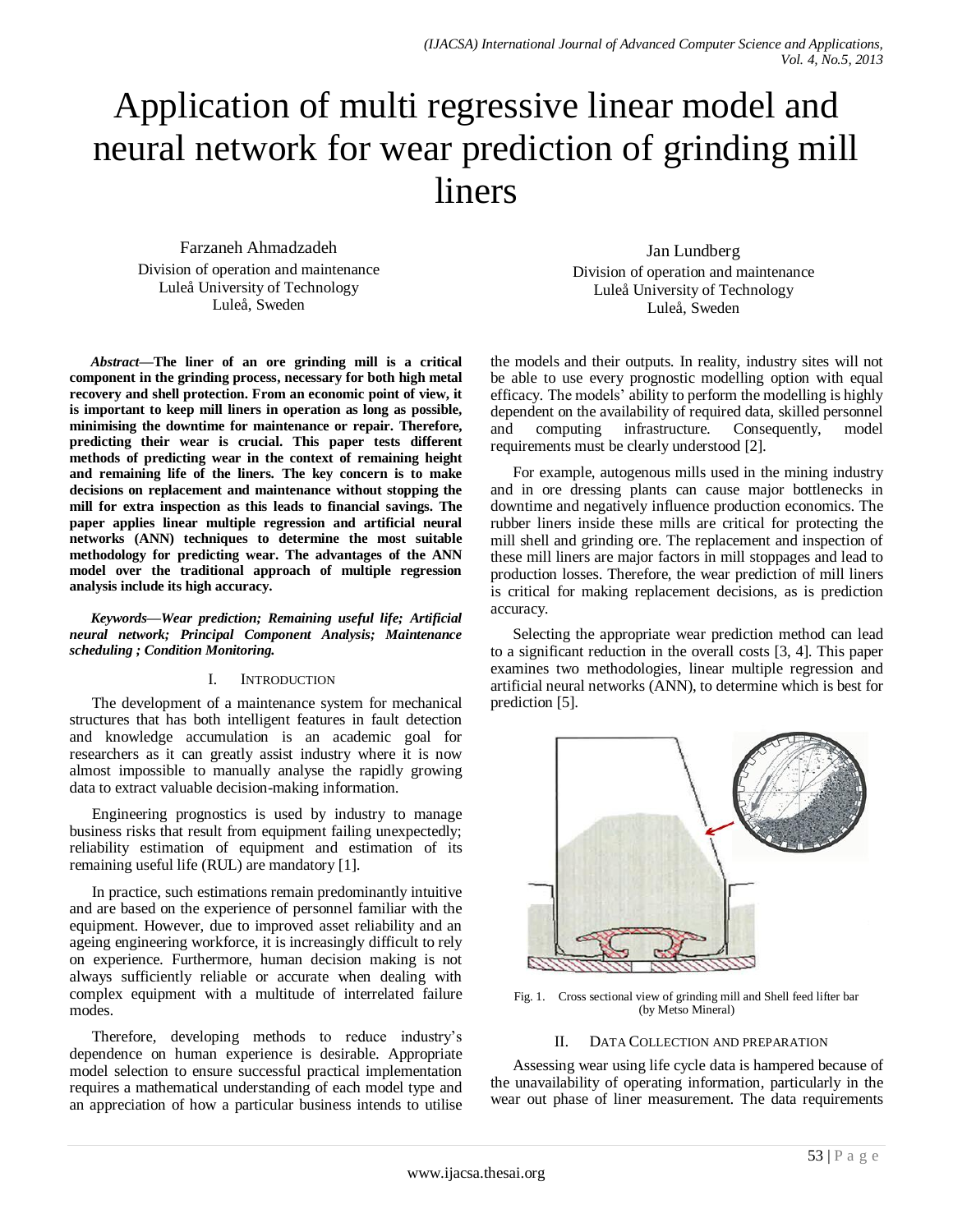for this research were met by selecting the shell feed lifter bar (LB) of the liner of grinding mill machines see Fig. 1. The following sources were used to gather life cycle and condition monitoring (CM) data.

- Metso mineral AB for wear measurement data during different life cycles.
- Boliden mineral AB for process data during the same life cycle.

Process data for five years were obtained from the Boliden mining company. The process data include the ore type, ore feed (ton/h), power (kW), angular speed (% of centrifugal critical speed), torque (% of the max torque), water addition (m<sup>3</sup>/h), grinding energy (kWh/ton), load (ton). The mill in this case study processes ore types which come from different mines and have different physical characteristics in grade values (% of metal content), densities, hardness indexes, rock size etc.

# *A. Interpolation Technique*

Because total value of lost production during any mill stoppage is extremely high, it is not economical to stop the mill at intervals and measure liner wear, except for maintenance, inspection, installation, and replacement. As a result, few wear measurement data were available from Metso. The solid circles and triangle in Fig. 2 show real measured remaining height and remaining life of LB during one life cycle; other data shown in the figure were generated by piecewise cubic Hermit interpolating polynomial (PCHIP). PCHIP preserves the shape of the data and respects monotonicity. It is the best interpolating method for this study because of the monotonically deceasing characteristics of CM data in the context of the remaining height and remaining life of the liners.



Real and interpolated data using PCHIP method

# Methodologies

Making reliable decisions on maintenance and replacement

of the liners' components requires a thorough analysis of their behaviour during their life cycle. As every product has a different operating environment, individual assessment of the capacity of each component is necessary.

CM and process data must be analysed to identify which parameters can be used to estimate the wear of components. As recommended in [5, 6], the following methods were selected for analysing and investigating these data to determine the wear of components under given conditions of use.

# *B. Multiple Regression Analysis*

Regression analysis is one of the most useful tools to estimate and forecast future trends of variables by analysing historical data. It is an extremely flexible procedure that can aid decision making in many areas, such as sales, medicine, weather forecasting etc. Regression is a technique used to predict the value of a dependent variable using one or more independent variables. Mathematically,

$$
Y = a + b_1 x_1 + b_2 x_2 + \dots + b_k x_k \tag{1}
$$

Where Y is the response variable, a and  $b_i$  i=1...k are regression coefficients,  $x_1, x_2, \ldots, x_k$  represent the explanatory variables, and K is the total number of explanatory variables.

The method of least squares estimation as [7] is used to calculate the regression coefficients. R-square, the coefficient of determination is used as the performance measure to determine how successfully the method explains the variation of the data [8]. However, the purpose of carrying out regression analysis is to know how the explanatory variables, also called predictors or independent variables, such as ore type, ore feed, power, speed, torque, water addition, grinding energy, and load, are related to the response (dependent) variables in this case, the remaining height and remaining life of the LB. In other words, the primary goal is to estimate or predict the LB's wear given current and past values of the explanatory variables.

The regression analysis is done using Microsoft Excel. It can perform stepwise regression analysis that helps to determine the impact of each of the explanatory variables in the system. The multiple regression equation can be expressed as (2). Applying a multiple regression technique to the data yields

the following regression equation:  
\n
$$
Wear = a + b_1 (Oretyp\partial_1 + b_2 (Orefeed) + b_3 (Power) + b_4 (Speed) + \cdots
$$
\n
$$
b_5 (Torqu\partial_1 + b_6 (Water) + b_7 (energy) + b_8 (Load)
$$
\n(2)

Where, wear in (2) shows the remaining height or remaining life of the liner. The multiple regression coefficients' p-values and the correlation results for when the dependent variable is either the remaining life or the remaining height of the LB for shell feed are shown in Tables I and II respectively.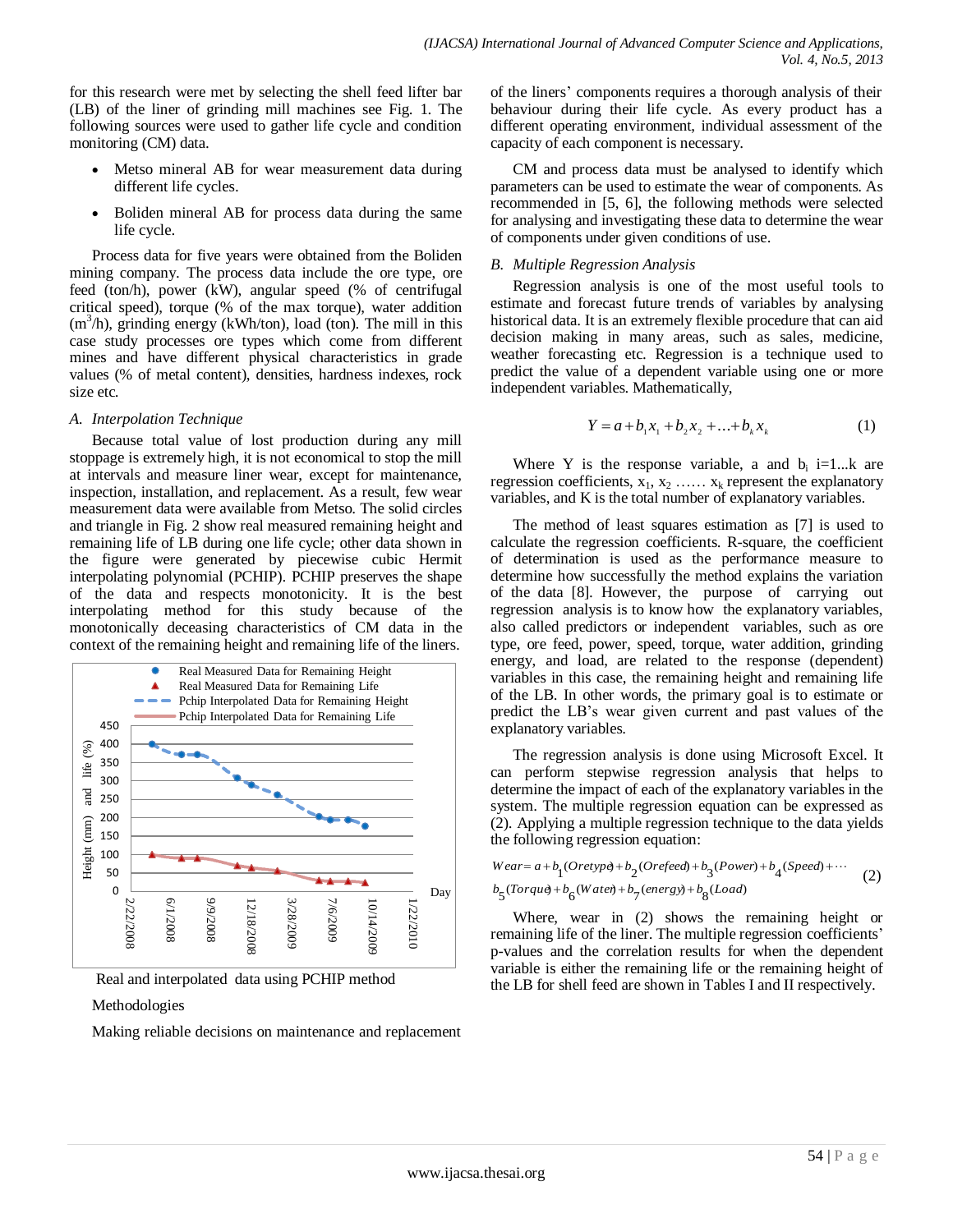| TABLE I. | MULTIPLE REGRESSION ANALYSIS RESULTS WHEN DEPENDENT VARIABLE (WEAR) IS REMAINING LIFE |
|----------|---------------------------------------------------------------------------------------|
|          |                                                                                       |

| Wear         | <b>Intercept</b> | Ore type | Ore feed | Power   | <b>Speed</b>                | <b>Torque</b> | Load | <b>Grinding</b><br>energy | Water<br>addition | $\mathbf{R}^2$ |
|--------------|------------------|----------|----------|---------|-----------------------------|---------------|------|---------------------------|-------------------|----------------|
| Coefficients | 298,77           | 1.44     | $-0.04$  | $U.1$ . | $1^{\circ}$<br>$-4.1\angle$ | $-3.32$       | 0,01 | $-0.43$                   | 3.13              | 0,40           |
| P-value      | 0%               | 2%       | 0%       | 3%      | 3%                          | 1%            | 98%  | 82%                       | 0%                |                |

TABLE II. MULTIPLE REGRESSION ANALYSIS RESULTS WHEN DEPENDENT VARIABLE (WEAR) IS REMAINING HEIGHT

| Wear         | Intercept | Ore type | Ore feed | Power | <b>Speed</b> | <b>Torque</b> | Load | Grinding<br>energy | Water<br>addition | $\mathbf{R}^2$ |
|--------------|-----------|----------|----------|-------|--------------|---------------|------|--------------------|-------------------|----------------|
| Coefficients | 990,63    | 4,23     | $-0.09$  | 0.50  | $-11.81$     | $-10,29$      | 0,11 | 1,59<br>-          | 8,89              |                |
| $P-value$    | 0%        | 1%       | 0%       | 3%    | 3%           | 1%            | 86%  | 76%                | 0%                | 0.42           |

TABLE III. MULTIPLE REGRESSION ANALYSIS RESULTS WHEN DEPENDENT VARIABLE (WEAR) IS REMAINING LIFE AFTER APPLYING STEPWISE **REGRESSION** 

| Wear         | Intercept | <b>Ore type</b> | Ore feed | Power | Speed   | <b>Torque</b> | Water<br>addition | D <sup>2</sup><br>л |
|--------------|-----------|-----------------|----------|-------|---------|---------------|-------------------|---------------------|
| Coefficients | 308,29    | .,42            | $-0.03$  | 0,18  | $-4.37$ | $-3,47$       | 3,10              |                     |
| P-value      | 0%        | 2%              | 0%       | 2%    | 1%      | 0%            | 0%                | 0,40                |

TABLE IV. MULTIPLE REGRESSION ANALYSIS RESULTS WHEN DEPENDENT VARIABLE (WEAR) IS REMAINING LIFE AFTER APPLYING STEPWISE **REGRESSION** 

| Wear         | Intercept | Ore type | Ore feed | Power | <b>Speed</b> | <b>Torque</b> | Water<br>addition | ${\bf D}^2$<br>v |
|--------------|-----------|----------|----------|-------|--------------|---------------|-------------------|------------------|
| Coefficients | 1039,04   | 4,19     | $-0.09$  | 0.53  | $-12.84$     | $-10.84$      | 8,78              | 0.42             |
| P-value      | 0%        | 1%       | 0%       | 1%    | 1%           | 0%            | 0%                |                  |

Because we want an explanatory model, we only keep variables where the error (p-value) is less than 0.05, giving us a 95% confidence level. Stepwise regression (backward elimination) is used; this involves starting with all candidate variables, testing the deletion of each variable (those with a pvalue greater than 5%) to determine whether this improves the model, and repeating this process until no further improvement is possible.

In Tables I and II, the load and grinding energy which have p-values greater than 5% are deleted from (1); this does not improve the  $\mathbb{R}^2$  but the rest of variables are significant at 95% confidence level; see results in Tables III and IV. Thus, the remaining height and remaining life of the shell feed LB can be predicted, following (3), (4), as

$$
\text{Remain\_life} = a + b_1 (Oretyp\theta + b_2 (Orefeed) + b_3 (Speed) + \cdots
$$
\n
$$
b_4 (Torqu\theta + b_5 (Wate\theta) \tag{3}
$$

Remain\_hight = 
$$
a + b_1
$$
 (Oretyp $\theta$  +  $b_2$  (Orefeed) + ...  
 $b_3$  (Power) +  $b_4$  (Torqu $\theta$  +  $b_5$  (Water) (4)

Despite this remarkable improvement in establishing a good correlation between input and output variables, the multiple regression results are still not acceptable for decision making on life assessment because of the low value of the coefficient of determination,  $(R^2)$ . In the best case scenario, fitted models for the remaining height and remaining life explain 40 and 42% respectively of the total variation in the data.

# *C. Artificial Neural Network*

Artificial neural networks (ANNs) are a special case of adaptive networks; they have been extensively explored in the literature because they can perform nonlinear modelling without a priori knowledge and are able to learn complex relationships among inputs and outputs. Moreover, from a computational point of view, ANNs are quick processes. The idea of using ANNs for forecasting is not new. For example, [9] used the windrow's adaptive linear network to forecast the weather. However, due to the lack of a training algorithm at the time, the research was limited and ANNs were left aside. Since the 1980s, research has expanded. One of the first successful applications of ANNs in forecasting is reported by [10] who designed a feed forward ANN to accurately mimic a chaotic series. In general, feed forward ANNs (PMC, RBF) trained with the back propagation algorithm have been found to perform better than classical autoregressive models for trend prediction in nonlinear time series [11, 12]. Many factors can affect the performance of ANNs (number of inputs and outputs nodes, number of layers, activation functions, learning algorithm, training sample etc.). Thus, building a neural network predictor is a non-trivial task. Since the 1990s, many studies have sought to improve the accuracy of predictions while reducing the time required for processing. ANNs have successfully been used to support the prediction process, and research work emphasizes its importance. Nevertheless, some authors remain skeptical, feeling that the design of an ANN is more of an art than a science, or calling ANNs black boxes, implying that an ANN has no explicit form to explain or analyze the relationships between inputs and outputs. However,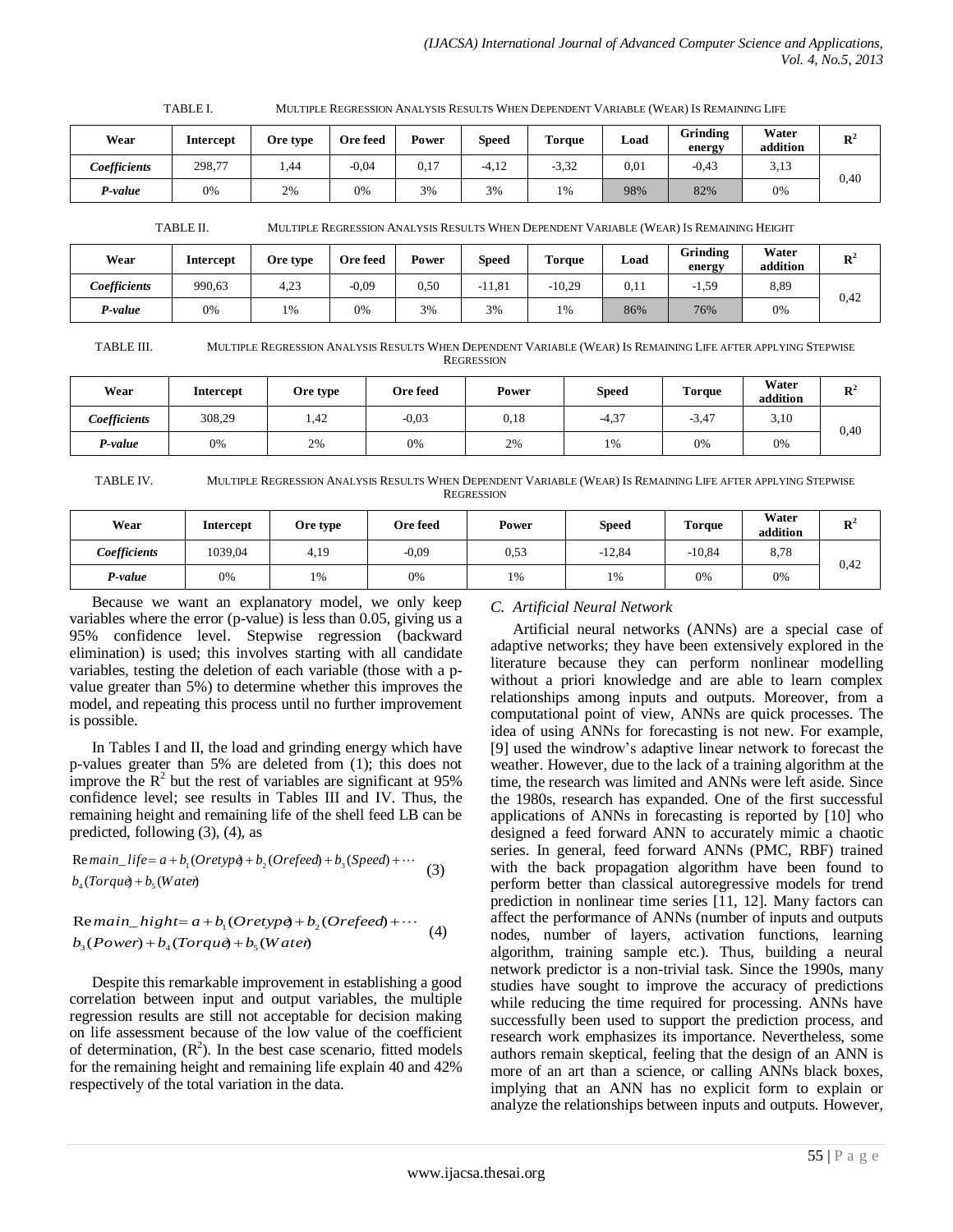ANNs have been used to find nonlinear or linear relationships between input (process data) and output (CM) variables, thereby predicting the values for CM data which show wear. The proposed ANN model has the following characteristics:

*1) Architecture:* The proposed neural network model is a multilayer feed-forward back-propagation neural network introduced in [13]; see Fig. 3. The back-propagation neural network model has the advantages of handling non-linear problems with a learning capability [14]. The architecture of the proposed network consists of two hidden layers of sigmoid (tansig) neurons followed by an output layer of a linear neuron (purelin). Hidden layers with nonlinear transfer functions allow the network to learn nonlinear and linear relationships between input and output variables, while the linear transfer function of the output layer lets the network produce outputs outside the range [-1, 1].

The number of inputs to the proposed network is given by the number of available inputs or process data (ore type, ore feed (ton/h), power (kW), speed (%), torque (%), water addition  $(m^3/h)$ , grinding energy (kWh/ton), and load (ton)); the number of neurons in the output layer is constrained to two, remaining height and remaining life.

The number and size of layers between network inputs and the output layer were determined by testing several combinations of numbers of layers and various numbers of neurons in each layer. Each of the selected combinations was tested with several different initial conditions to guarantee that the proposed model could provide the best solution. The resulting network consists of two hidden layers of 25 and 50 neurons respectively. See Fig. 3 for its architecture.



Fig. 2. Architecture of the proposed ANN.

*2) Data preparation:* 886 data sets were collected. Among these data sets, 80% of the data (708 sets) were used for the neural networks' training phase, while the remaining 20% (177 sets) were used to test the network. The testing data were grouped in multiples of 6: 6, 12, 18, and so on.

*3) Training the network:* The training style was supervised learning which provides a set of examples (the training set) of proper network *behaviour*. A training set consists of inputs and the corresponding correct outputs (targets). One of the most powerful learning algorithms, the Levenberg-Marquardt algorithm [13], was used to train the network. In function approximation problems, this algorithm is considered to have the fastest convergence.

*4) Learning and generalization:* After the training was completed, the network was tested for its learning and generalization capabilities. The test of its learning ability was conducted by testing its ability to produce outputs for the set of inputs (seen data) used in the training phase. The test for the network's generalization ability was carried out by investigating its ability to respond to the input sets (unseen data) that were not included in the training process.

Figs. 4 to 7 show relative error for predicted remaining height and remaining life in the training and testing phase (seen and unseen data). These indicate the proposed network's performance. As shown in Figs. 4 and 5 the maximum relative error was less than 6% and 10% for remaining height and life respectively for seen data during the training phase and less than 4% and 10% for remaining height and life respectively for unseen data during the testing phase.

In short, the network predicts the height and remaining life of the liners with accuracy greater than 90%. Therefore, the proposed model can approximate the input-output function with high accuracy.



Fig. 3. Relative error for predicted remaining height for training phase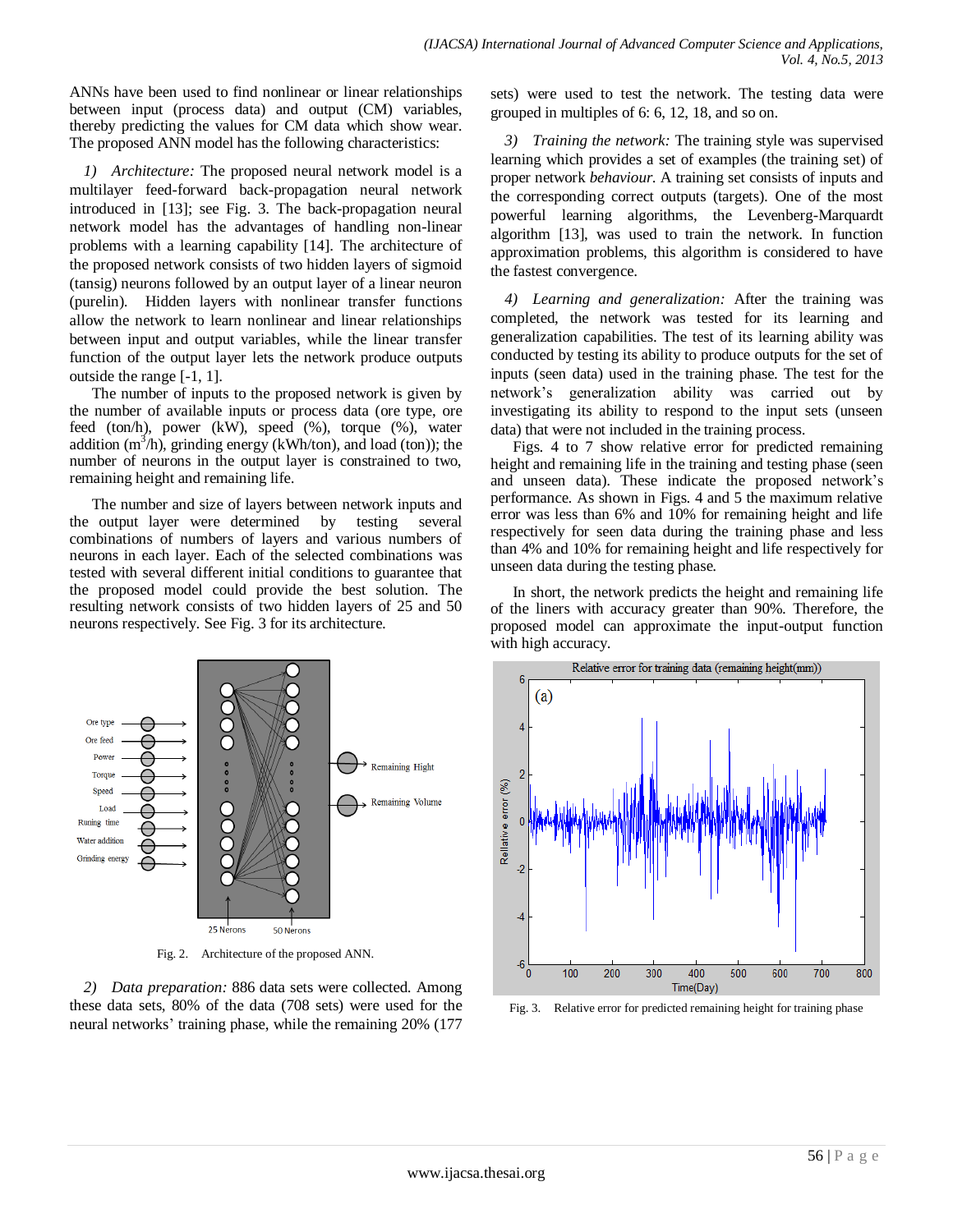



Fig. 4. Relative error for predicted remaining life for training phase



Fig. 5. Relative error for predicted remaining height for testing phase



Fig. 6. Relative error for predicted remaining life for testing phase

*5) Network performance:* The performance of the neural network model is very consistent for both the training and testing data. The network's outputs have a correlation coefficient of about 0.99987 with the desired (actual) outputs, as shown in Fig. 8. Clearly, the neural network model is capable of handling the complex nonlinear interrelationships between variables. In addition, there was no substantial difference in network's output when it was trained with seen or unseen data.



Fig. 7. Neural Network's Performance

#### III. RESULTS AND DISCUSSION

In this study, regression analysis and artificial neural networks were employed to develop input-output relationships for wear prediction. When we consider two life cycles of data (around five years), it is evident that based on the coefficients of determination  $(R^2$  values), the artificial neural network model is the best of the two methods.

In one hand, regression analysis methods produce reasonable results in situations where the input variables follow a well-defined trend over the age of the component, but this method has been found struggling to maintain its estimation accuracy when the input variables exhibit a complex trend. This limits the application of regression procedures to restricted ranges of data sets making them unsuitable for the whole range of life cycle data. On the other hand, ANN which has been widely used for various prediction and forecasting problems is predominantly useful for many complex real-world problems because of their flexible nonlinear modeling ability.

A summary of the results appears in Table V. The results reveal that the classical procedures of regression analysis fails to produce acceptable results, as the correlation between input and output variables is very low. Further, the multiple regression analysis lacks the required level of accuracy, as the  $R^2$  is around 40% and 42% for remaining height and remaining life respectively, so it is not trustworthy for making decision for maintenance scheduling or replacement. But the proposed neural network can adapt to the data presented to it in the form of input-output patterns with high accuracy more than 99%.

The model shown in Table V has very high values of  $R^2$  for ANN. A comparison summary given in the table shows that the classical methods are no longer capable of producing reasonable results in situations where input-output relationships are nonlinear and complex. Once trained, however, the neural network model yields outputs very close to the desired targets. Therefore, the artificial neural network is the best methodology for wear prediction of grinding mill liners.